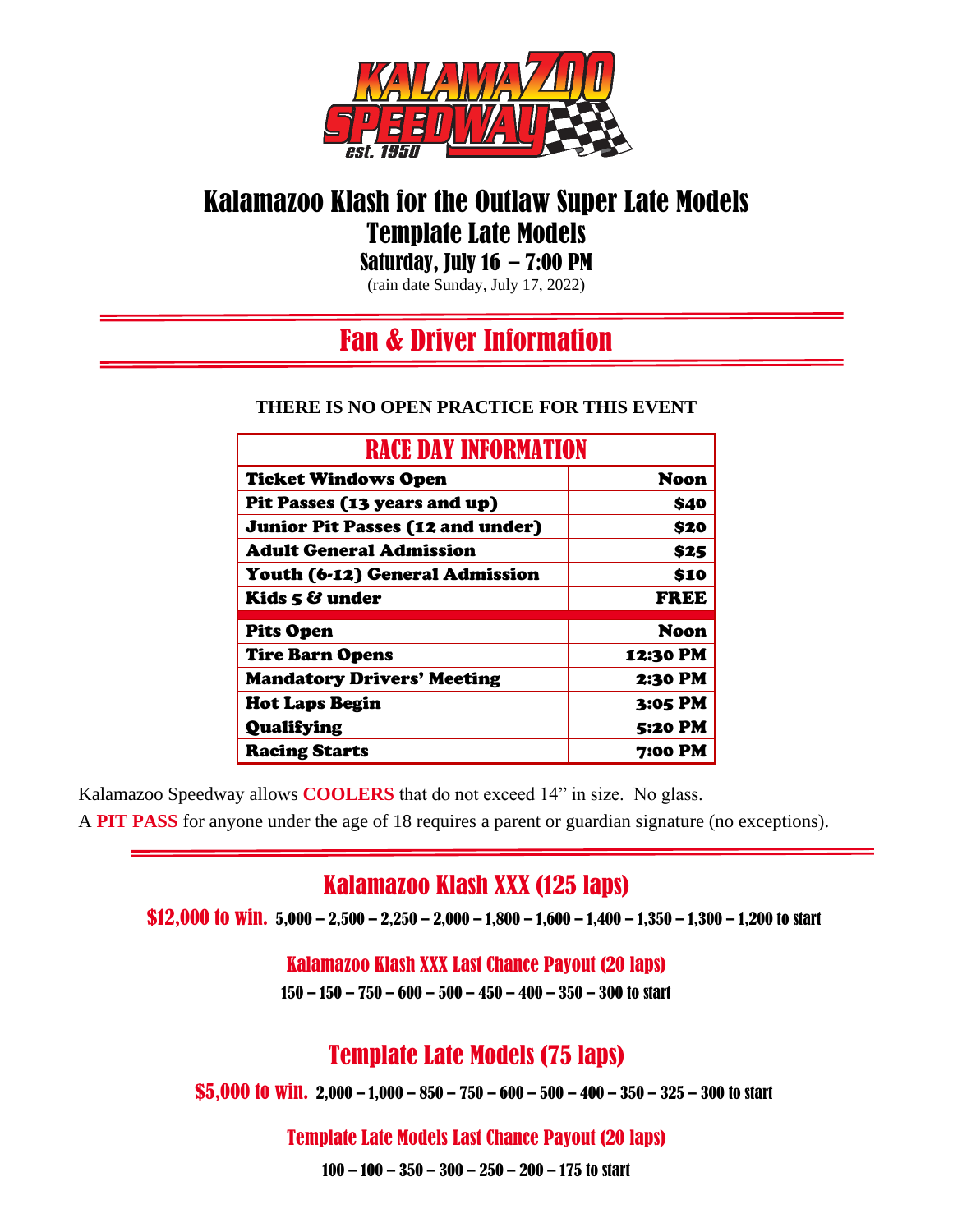## Setting the Field Kalamazoo Klash XXX & Template Late Models

**Positions 1-18:** The fastest 18 qualifiers will be locked into the race. **Positions 19-20:** The top two finishers from the Last Chance race advance. **Inversion:** The inversion will be six plus the roll of two dice; this will make the inversion between 8-18. The inversion for the Last Chance races will be 2 plus the roll of one dice, making the inversion between 4-8.

## Race Format/Rules Kalamazoo Klash XXX & Template Late Models

The 2022 Kalamazoo Speedway rules for the Outlaw Super Late Models and Template Late Models apply.

- <sup>\*\*\*</sup>\*\*\*\* Cars must clear tech immediately before qualifying. Drivers needing to return to their pits to effect adjustments to enable the car to clear tech will be docked one qualifying lap. If a driver returns to his/her pit after clearing tech, the driver will be docked one qualifying lap.
- $\frac{4}{3}$  Outlaw Super Late Model teams will use the Hoosier 3035 and 3045 (\$660 a set) and the Template Late Model teams will use the F-70 (\$620 a set) for qualifying and racing. **All teams will start the race on the same 4 tires they used to qualify.** All tires must be purchased at the track and will be impounded until 25 minutes prior to qualifying. There will be no early tire purchasing or picking out of tires. All teams must bring 4 unmounted wheels.

#### **NO MIRRORS. NO TRACTION CONTROL. NO TIRE SOAKING. NO RADIOS**.

<sup> $\dagger$ </sup> RACEceivers are mandatory. Transponders provided by Kalamazoo Speedway; all cars must have a protective pouch. Pouches will be available for purchase for drivers who need one; plastic brackets are not acceptable.

 $\frac{1}{2}$  The qualifying order will be the determined by the speeds in both practice sessions. The slowest car in the final practice will qualify first, while the fastest car in the final practice session will qualify last. If any car does not qualify in the position in which they are scheduled, they will lose one lap of qualifying. If there is a tie in qualifying, the tie breaker will be a coin flip (2 drivers) or blind draw (3 or more drivers).

Cars will be unloaded in the infield and haulers removed; all cars competing will pit in the infield.

Single car qualifying will be used. Two laps for Template Late Models; three laps for Outlaw Super Late Models. Each driver's fastest lap will be considered their qualifying time. If there is a tie in qualifying, the tie breaker will be a coin flip (2 drivers) or blind draw (3 or more drivers).

No breaks or competition caution for either main feature.